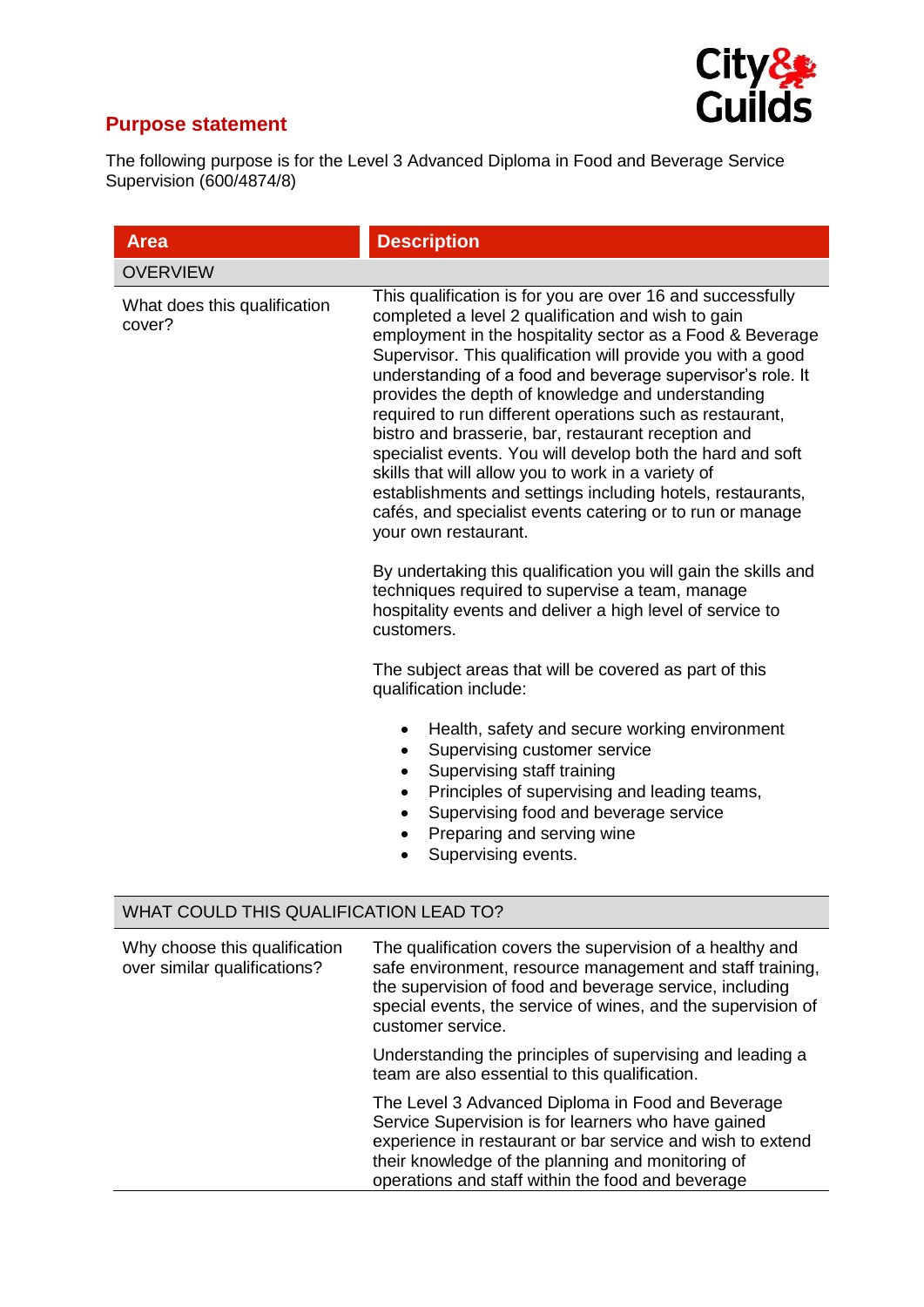|                                                               | environment. Learners will be required to demonstrate their<br>supervisory skills, both knowledge based and practically, in<br>order to fulfil the requirements of the assessments.                                                                                                                                                                                                 |
|---------------------------------------------------------------|-------------------------------------------------------------------------------------------------------------------------------------------------------------------------------------------------------------------------------------------------------------------------------------------------------------------------------------------------------------------------------------|
|                                                               | The qualification will prepare you for employment in a<br>variety of establishments, from a café bistro or pub to a<br>Michelin starred restaurant. You may also want to develop<br>your supervisory skills even further by following an<br>apprenticeship programme or taking a hospitality degree or<br>other higher education qualification.                                     |
|                                                               | Achieving this qualification will enable you to progress into<br>employment or an apprenticeship within front of house<br>operations, typically in any of the following roles:<br>Food and Beverage supervisor<br><b>Restaurant Supervisor</b><br>٠<br><b>Bar Supervisor</b><br>$\bullet$<br>Front of House Supervisor<br>$\bullet$<br>Conference and event Supervisor<br>$\bullet$ |
|                                                               | This role could be undertaken in any of the following<br>establishments:<br><b>Restaurants</b><br>$\bullet$<br>Independent<br>$\bullet$<br>Fine dining e.g. Michelin<br><b>High Street chains</b><br>$\bullet$<br>Hotels - Large chains, Independent, Boutique or<br>$\bullet$<br>Country house hotels<br>Café's<br>Contract catering                                               |
| Alternatives routes to achieve<br>the same outcome?           | You could also consider:                                                                                                                                                                                                                                                                                                                                                            |
|                                                               | 600/0861/1 NVQ in Hospitality Supervision and<br>leadership,                                                                                                                                                                                                                                                                                                                        |
|                                                               | 601/7370/1 Level 3 Advanced Technical Diploma in<br>Supervision of Food & Beverage Services                                                                                                                                                                                                                                                                                         |
|                                                               | Hospitality Supervisor apprenticeship.                                                                                                                                                                                                                                                                                                                                              |
|                                                               | In choosing this qualification, your career direction is likely<br>to be in food and beverage service operations and it will<br>help you develop greater knowledge and understanding of<br>a supervisor as this qualification covers a large range of<br>what you need to supervise a team, deliver quality service,                                                                |
| How this qualification supports<br>the identified outcome(s)? | This qualification is suited to a learner who has prior<br>experience of supervisory in a hospitality establishment,<br>assessment methods prepare learners for supervisory<br>roles within the industry.                                                                                                                                                                           |
|                                                               | Learners studying this qualification will be able to gain<br>employment in the front of house area, typically in any of<br>the following roles:                                                                                                                                                                                                                                     |